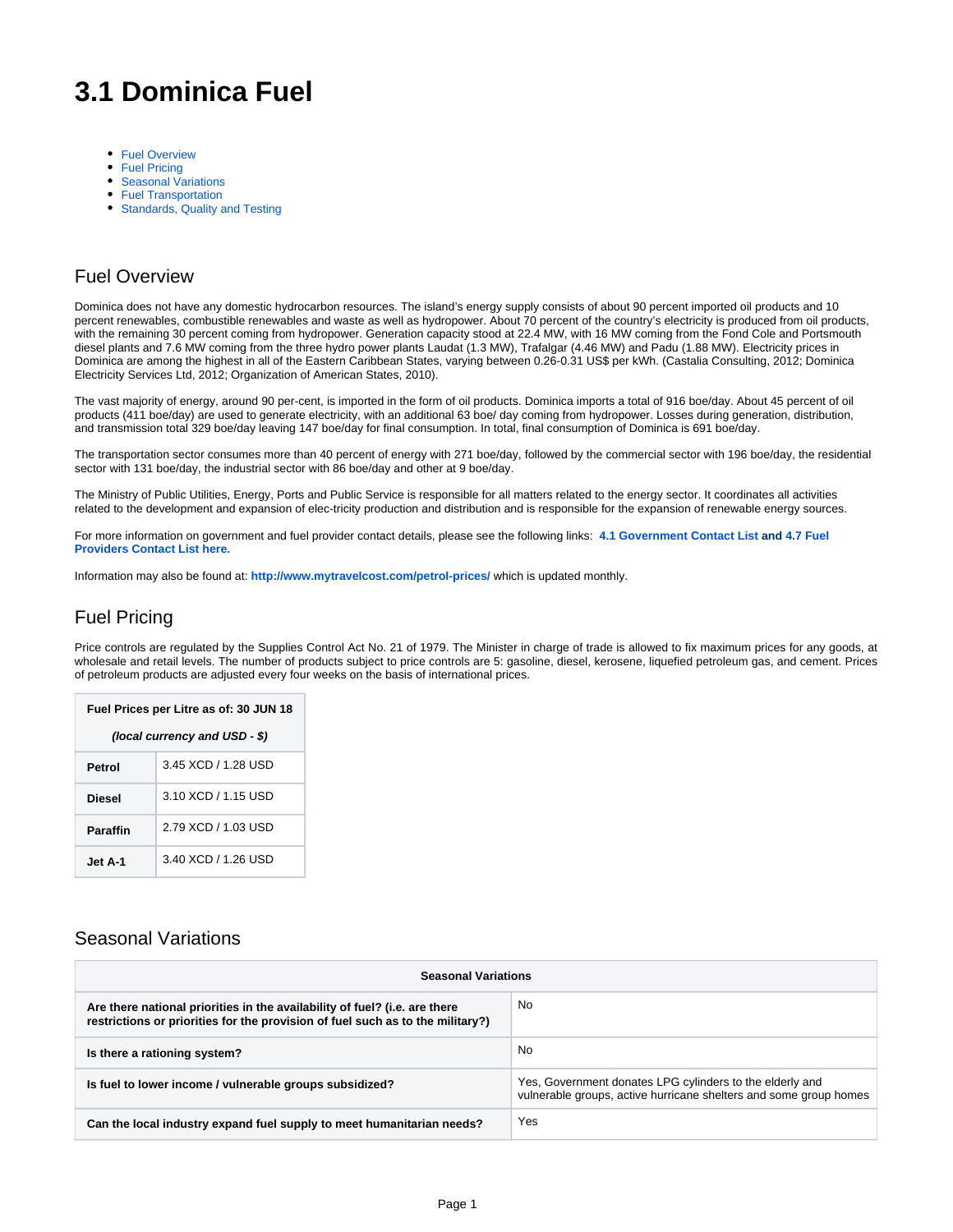Yes

# <span id="page-1-0"></span>Fuel Transportation

Dominica does not have any of its own oil and so has to import all fossil energy. Oil products are used for power generation. Dominica buys all its oil from Venezuela through the PetroCaribe Agreement, which gives it favourable buying terms, such as only paying a limited upfront cost on oil transactions. The PetroCaribe Energy Cooperation Agreement was signed on 29 June 2005 by Prime Minister Roosevelt Skerrit and President Chavez allows for the provision of gasoline, diesel and liquid petroleum gas to Dominica.

PDV Caribe (Dominica) Ltd. has been a supplier of gasoline and diesel to Dominica for thirteen years and have 71 Liquefied Petroleum Gas (LPG) Agents around the island.

Dominica currently has three importers (PDV Caribe Ltd, Rubis West Indies and West Indies Oil Co.) of petroleum products who are the industry wholesalers and retailers, responsible for the importation and supply of the full range of oil and gas used on the island including aviation fuel, LPG and Bunker C. Fuel made available to these suppliers is refined in Trinidad, Curacao, Venezuela, and Panama. MTBE is added to gasoline in a typical ratio of 4 to 5 percent. Sulphur content in diesel may range from 0.1 percent to 0.5 percent while gasoline is usually between 92 to 95 octane. Government currently controls the price at which product is sold on the local market. The importers and retailers operate under fixed pricing schemes which are determined by the Ministry of Trade, Industry, Consumer and Diaspora Affairs. The schemes establish wholesale and retail prices under which the importers and retailers must operate and also ensure that local retail prices to the consumer reflect price changes in the international marketplace.

Internal transportation is carried out by tanker trucks to the different districts. Constraints to the companies are mainly road conditions i.e road breakage

# <span id="page-1-1"></span>Standards, Quality and Testing

Dominica Bureau of Standards (DBOS), established by the Standards Act No. 4 of 1999, is responsible for developing standards and technical regulations. The DBOS, which has been notified as the national enquiry point for the TBT Agreement. The DBOS is under the purview of the Ministry of Foreign Affairs, Trade and Marketing and is administered by the National Standards Council appointed by the Minister.

| <b>Industry Control Measures</b>                                                  |     |  |
|-----------------------------------------------------------------------------------|-----|--|
| Do tanks have adequate protection against water mixing with the fuel?             | Yes |  |
| Are there filters in the system which monitor where fuel is loaded into aircraft? |     |  |
| Is there adequate epoxy coating of tanks on trucks?                               |     |  |
| Is there a presence of suitable firefighting equipment?                           | Yes |  |

| <b>Standards Authority</b>                                                  |                                                                                                                          |  |
|-----------------------------------------------------------------------------|--------------------------------------------------------------------------------------------------------------------------|--|
| Is there a national or regional standards authority?                        | Yes                                                                                                                      |  |
| If yes, please identify the appropriate national and/or regional authority. | National: The Dominica Bureau of Standards (DBOS)<br>International: International Organization for Standardization (ISO) |  |
| If yes, are the standards adequate/properly enforced?                       | Yes                                                                                                                      |  |
| <b>Testing Laboratories</b>                                                 |                                                                                                                          |  |

**Are there national testing laboratories?** Yes, The Dominica Bureau of Standards (DBOS)